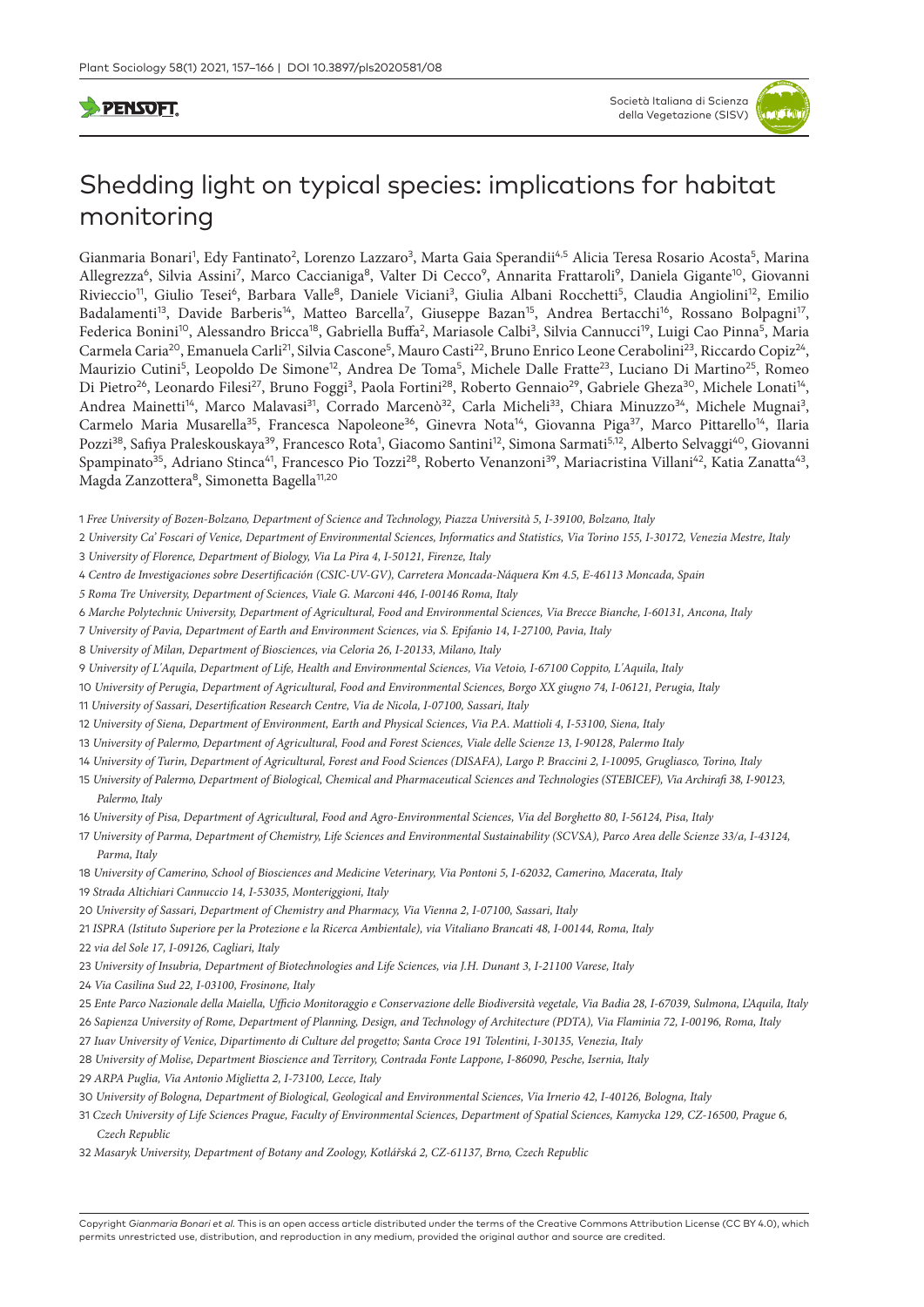33 *ENEA, Italian National Agency for New Technologies, Energy and Sustainable Economic Development Department of Energy Technologies and Renewable Sources, Research Centre Casaccia, I-2400/00123, Roma, Italy* 

34 *Regione Serramonte 10, I-10010, Andrate, Torino, Italy*

35 *Mediterranean University of Reggio Calabria, Department of Agriculture, loc. Feo di Vito snc, I-89122, Reggio Calabria, Italy* 

36 *Sapienza University of Rome, Department of Environmental Biology, Piazzale Aldo Moro 5, I-00185, Roma, Italy*

37 *University of Sassari, Department of Agriculture, Piazza Università 21, I-07100, Sassari, Italy*

38 *Indipendent Researcher and ecologist for Conservatoire d'espaces naturels, Auvergne FR-15300, France*

39 *University of Perugia, Department of Chemistry, Biology and Biotechnology, Polo Didattico, via del Giochetto 16, Ed. A, I-06122, Perugia, Italy* 

40 *Institute for Timber Plants and the Environment, Corso Casale 476, I-10132, Torino, Italy* 

41 *University of Campania Luigi Vanvitelli, Department of Environmental, Biological and Pharmaceutical Sciences and Technologies, Via A. Vivaldi 43, I-81100, Caserta, Italy*

42 *University of Padua, Botanical Garden of Padua, Via Orto Botanico 15, I-35121, Padova, Italy*

43 *Via Colombere 42, I-31040, Giavera del Montello, Treviso, Italy* 

Corresponding author: Barbara Valle ([barbara.valle@unimi.it\)](mailto:barbara.valle@unimi.it)

Subject editor: Gianluigi Bacchetta ♦ **Received** 8 June 2021 ♦ **Accepted** 21 June 2021 ♦ **Published** 30 June 2021

#### Abstract

Habitat monitoring in Europe is regulated by Article 17 of the Habitats Directive, which suggests the use of typical species to assess habitat conservation status. Yet, the Directive uses the term "typical" species but does not provide a definition, either for its use in reporting or for its use in impact assessments. To address the issue, an online workshop was organized by the Italian Society for Vegetation Science (SISV) to shed light on the diversity of perspectives regarding the different concepts of typical species, and to discuss the possible im-plications for habitat monitoring. To this aim, we inquired 73 people with a very different degree of expertise in the field of vegetation science by means of a tailored survey composed of six questions. We analysed the data using Pearson's Chisquared test to verify that the answers diverged from a random distribution and checked the effect of the degree of experience of the surveyees on the results. We found that most of the surveyees agreed on the use of the phytosociological method for habitat monitoring and of the diagnostic and characteristic species to evaluate the structural and functional conservation status of habitats. With this contribution, we shed light on the meaning of "typical" species in the context of habitat monitoring.

#### Keywords

diagnostic and characteristic species, habitat monitoring, keystone species, Natura 2000, plant community, structure and functions, typical species, 92/43/EEC Directive

## Introduction

In the Anthropocene, many ecosystems are increasingly at risk due to the concurrent action of a set of drivers such as habitat loss, fragmentation, invasive species and pollution, that are altering ecosystem structure and functioning, while threatening their long-term persistence and capability to provide essential ecosystem services (IPBES 2019). Accordingly, monitoring changes in natural ecosystems is a top priority in global conservation agendas to anticipate ecological tipping points, ultimately preventing ecosystem collapse (Balmford 2005; Jongman 2013; Gigante et al. 2018), as already pointed in the Biodiversity Strategy [\(https://ec.europa.eu/environment/nature/bio](https://ec.europa.eu/environment/nature/biodiversity/strategy/index_en.htm)[diversity/strategy/index\\_en.htm\)](https://ec.europa.eu/environment/nature/biodiversity/strategy/index_en.htm).

In Europe, ecosystem monitoring is regulated by the Habitats Directive (Art. 17 of the 92/43/EEC), and it

is mostly done at the habitat level (Lengyel et al. 2008a; 2008b; Campagnaro et al. 2019), a key component of biodiversity (Legg and Nagy 2006; Bunce et al. 2013; Proença et al. 2017). The Habitats Directive requires the Member States to report, every six years, on the conservation status of natural and semi-natural habitats listed in Annex I (European Commission 1992), to verify the effectiveness of EU policies in terms of biodiversity conservation (Evans and Arvela 2011; DG Environment 2017). According to this Directive (European Commission 1992), largely considered as the cornerstone of Europe's nature conservation, the status of a habitat type is defined based on four criteria: area, range, structure and functions, future prospects.

While habitat area, range and future prospects are assessed at biogeographical level, the "structure and functions" parameter can be monitored at the local level starting from field data, trying to minimise the degree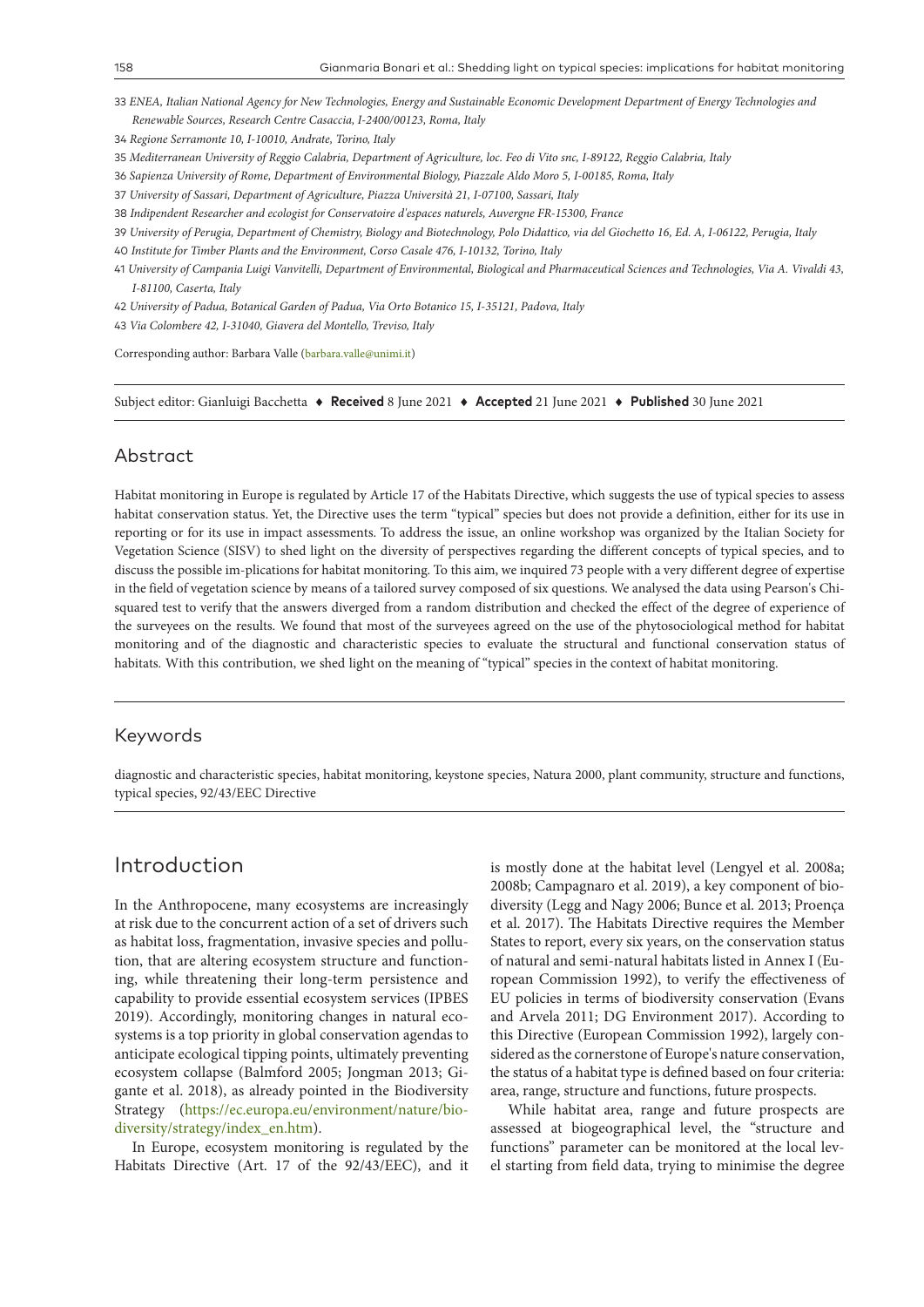of subjectivity (Carli et al. 2018; Tsiripidis et al. 2018). Whereas structures describe the physical components of a habitat type (e.g., trees in a woodland), functions highlight the ecological processes occurring at various temporal and spatial scales (Evans and Arvela 2011; DG Environment 2017). However, the evaluation of the "structure and functions" parameter strongly relies on the assessment of conservation status of typical species; indeed, according to the Habitats Directive, for a habitat type to be considered in favourable conservation status, both its structure and functions and its typical species should be at a favourable conservation status (European Commission 1992). Following Evans and Arvela (2011), typical species "should be selected to reflect favourable structure and functions of the habitat type", meaning that they should be at the same time: i) good indicators for favourable habitat quality; ii) exclusive of the habitat or present over a large part of the habitat range; iii) sensitive to changes in the conditions of the habitat. Despite that, the Habitats Directive itself uses the term "typical" species but does not provide a definition, either for its use in reporting or for its use in impact assessments. Some Member States proposed to start from vegetation databases, with data recorded on the field, to define typical species lists (Maciejewski 2010; Tsiripidis et al. 2018). Recently, a list of statistically-derived characteristic species combinations for EUNIS habitat types have been published (Chytrý et al. 2020).

In Italy, the evaluation of structure and functions of habitat types, has usually been carried out relying on typical species, identified by experts. They are summarized in the "physiognomic reference combination" on the online italian version manual for the interpretation of habitats (Biondi et al. 2009; Biondi 2013). Additionally, Gigante et al. (2016) pointed out some criteria for selecting the typical species *sensu* Habitats Directive, partially overcoming the lack of a unique definition. They suggested that typical species can be recognized only in species-poor habitats or when habitats are characterised by a low number of physiognomy-shaping genera and species; however, in the case of species-rich habitats, the whole floristic pool should be considered as the best proxy for assessing the conservation status, thus overcoming the use of typical species. These criteria are explained, and the resulting species lists proposed, in Angelini et al. (2016).

In the first place, it is not clear yet to what extent phytosociology and other disciplines, such as functional ecology, can be used to identify typical species. Diagnostic and characteristic species, as defined in the phytosociological method (Braun-Blanquet 1932), can be used to identify typical species following the second criterion ("species only found in the habitat or which are present over a large part of the habitat's range"; Evans and Arvela 2011). On the other hand, they may not meet the other two criteria, i.e., they may not be good indicators of habitat quality and changes. At the same time, typical species selected only through a functional approach can eventually warn about habitat quality and changes, while failing at distinguishing one habitat from another. As a consequence, the use of different approaches and definitions might lead to inconsistencies in the evaluation of habitats' conservation status.

A further potential approach that might be valuable for habitat monitoring advocates the use of keystone species, widely applied in ecology, as typical species. Keystone species play critical ecological roles that are of greater importance than one would predict from their abundance (Power et al. 1996); indeed, they have a disproportionate impact, in relation to their number or biomass, on the organization of a biological community. The loss of a keystone species may have far-reaching consequences for the community (Primack 2018). Therefore, these species have exceptionally large effects on communities and ecosystems through processes such as trophic interactions, habitat modification, and mutualism (Grime 1998; de Visser et al. 2013).

An additional issue is the spatial scale at which typical species should be identified. By definition, typical species should be exclusive of a given habitat, but they should reflect favourable structure and functions (Evans and Arvela 2011; Oosterlynck et al. 2013). Yet, it might not always be possible to identify unique links between habitats and functions, as the realization of some functions strictly depends on the co-occurrence of multiple habitats interconnected at the landscape scale (e.g., Betts et al. 2019; Hackett et al. 2019).

The Italian Society for Vegetation Science (SISV) is not novel to collectively contribute to aspects related to habitat monitoring (Gigante et al. 2016; 2018). In October 2020, an online workshop was organized by SISV to shed light on the diversity of perspectives regarding the concepts of "typical", "diagnostic", "characteristic" and "keystone" species, to discuss the possible implications for habitat monitoring. Specifically, the workshop addressed the following questions: (i) Are diagnostic and characteristic species informative about the structural and functional conservation status of habitats? In other words, might we use them as typical species? (ii) Are diagnostic and characteristic species used to assess conservation status dependent on specific habitats? (iii) Diagnostic, characteristic and typical species: how much do they overlap (conceptually and practically)? (iv) What about keystone species? Might they be used as typical species too? (v) Does scale matter for the definition of typical species?

This study aims to provide insights on these topics, by combining different points of view of researchers and professionals of vegetation science to give a shared interpretation on typical species and the implications for habitat monitoring.

#### Methods

#### Survey data collection

We aimed to acquire a consistent overview regarding specific topics' opinions such as "diagnostic", "characteristic" and "typical" species for habitat monitoring throughout the whole potential audience of Italian scientists and pro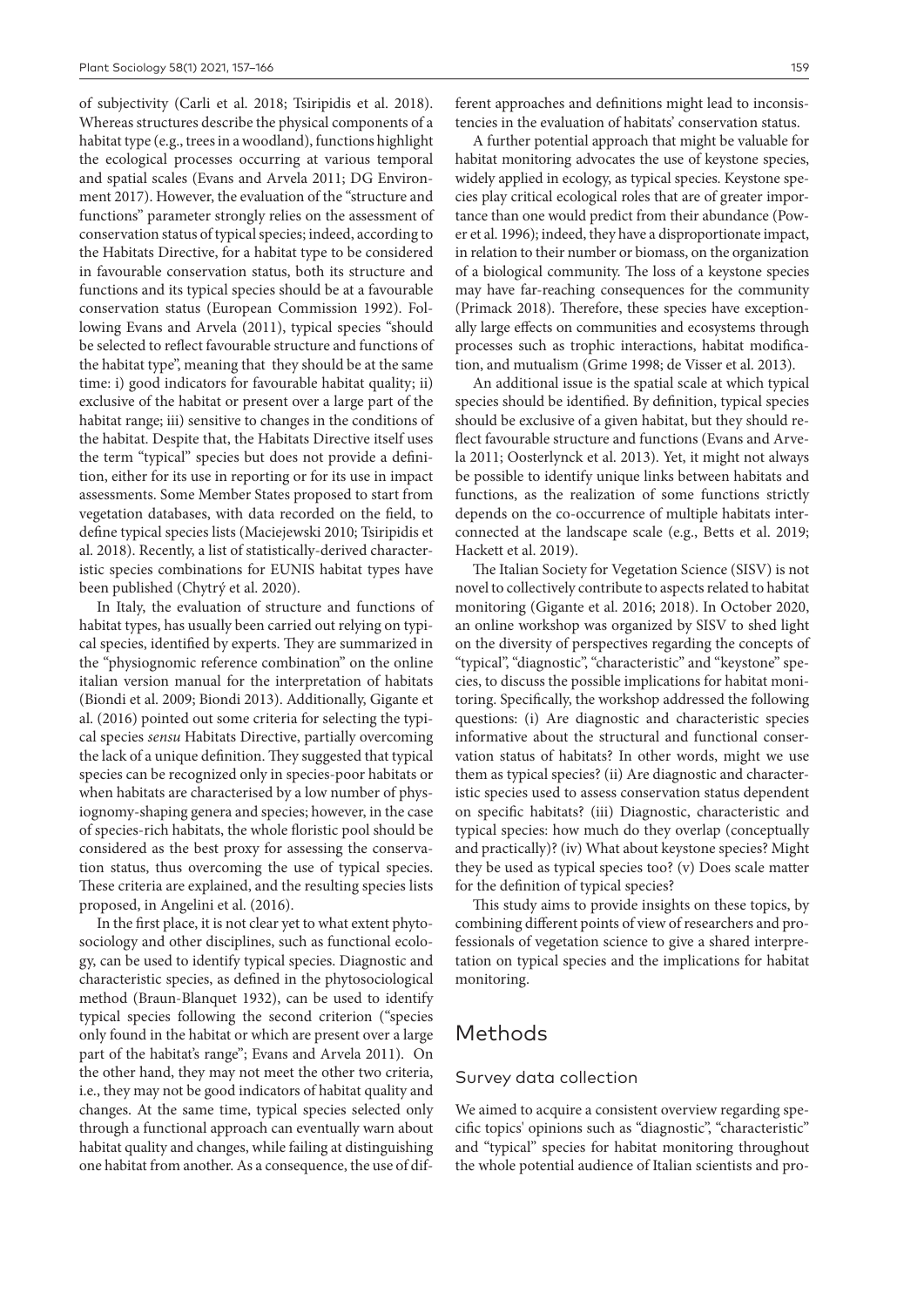fessionals dealing with vegetation science. To this aim, before the workshop, SISV organisers sent out a tailored survey addressing confirmed workshop participants (hereafter, 'surveyees'). Surveyees included persons with a very different degree of expertise in habitat monitoring, spanning from students and young scientists to experienced professionals and recognized vegetation scientists. The survey was composed of 8 questions with hybrid possibilities of multiple-choice, binary and open answers (see Tab. 1 for the questions and possible answers). The first three questions (i.e., Q1-Q3) were intended to account the different levels of expertise among surveyees and their agreement on the methods used for habitat monitoring. Q1 aimed at a self-evaluation of experience degree, and Q2 asked whether the surveyee had previously used the phytosociological method in habitat monitoring; Q3 investigated the opportunity of using the phytosociological method to perform habitat monitoring. Questions Q3 to Q8 (except for Q6) were developed in a "Likert scale" (Likert 1932) with 5 ordered and symmetric levels of agreement, ranging from "strongly disagree" to "strongly agree". In addition, since some questions might have required further explanation than a categorical choice, we accompanied all questions by the possibility of adding a brief description. This strategy allowed us to (i) have a general overview of the surveyees' opinions, (ii) synthesize the open questions prior to the workshop, and (iii) during the workshop, start the discussion based on the already-retrieved data, thus optimizing the limited online time at disposal, and making the whole debate more focused and effective.

#### Workshop structure

During the workshop, the results of the survey were presented in raw form (i.e., with no statistical analysis), and discussed among participants. Starting from this discussion, we attempted to find shared views and solutions to the raised issues. To this end, several contributions and case studies presented by the participants helped to shed light through direct monitoring experiences. We summarize the main conclusions together with the most relevant issues emerged during the debate.

#### Data analysis

We analyzed the results of all the questions (Q1-Q8) by means of a Pearson's Chi-squared test with simulated p-value (based on 9999 randomizations) to verify that the answers diverged from a random distribution. Then, we checked the effect of the surveyees' experience on the answers Q3-Q8. We used an Asymptotic Linear-by-Linear Association Test (Agresti 2002), to verify whether these answers (Q3-Q8) were influenced by the ordered level of surveyees' experience (i.e., whether increasing levels of expertise affected the surveyees opinion). This test allows comparing data expressed in any ordinal (i.e., ordered) scale. We used two-tailed tests, with no specific direction of the relationship among expertise and answer output. Moreover, we evaluated with a Pearson's Chi-squared test with simulated p-value (based on 9999 randomizations) whether having already used the phytosociological method to perform habitat monitoring affected the surveyed opinion on the other questions (Q3-Q8).

| N              | <b>Question</b>                                                                                                              | <b>Possible answers</b> |                |                                     |                       |       |
|----------------|------------------------------------------------------------------------------------------------------------------------------|-------------------------|----------------|-------------------------------------|-----------------------|-------|
| Q1             | Level of expertise on habitat monitoring                                                                                     | No experience           |                | Little experience Medium experience | Solid experi-<br>ence |       |
| Q <sub>2</sub> | Did you already use the phytosociological method<br>to perform habitat monitoring?                                           | Yes                     | N <sub>0</sub> |                                     |                       |       |
| Q <sub>3</sub> | Do you agree with the use of phytosociological<br>method to perform habitat monitoring?                                      | Strongly dis-<br>agree  | Disagree       | Neither agree nor<br>disagree       | Strongly agree        | Agree |
| Q4             | Are diagnostic and characteristic species<br>informative about structural and functional<br>conservation status of habitats? | Strongly dis-<br>agree  | Disagree       | Neither agree nor<br>disagree       | Strongly agree        | Agree |
| Q5             | Is the use of diagnostic and characteristic species<br>for assessing conservation status dependent on<br>specific habitats?  | Strongly dis-<br>agree  | Disagree       | Neither agree nor<br>disagree       | Strongly agree        | Agree |
| Q <sub>6</sub> | Diagnostic, characteristic and typical species:<br>how much do they overlap (conceptually and<br>practically)?               | Slightly                | Moderately     | Strongly                            |                       |       |
| Q7             | Keystone species. Can keystone species be used as<br>typical species?                                                        | Strongly dis-<br>agree  | Disagree       | Neither agree nor<br>disagree       | Strongly agree        | Agree |
| Q <sub>8</sub> | Does scale matter for the definition of typical<br>species?                                                                  | Strongly dis-<br>agree  | Disagree       | Neither agree nor<br>disagree       | Strongly agree        | Agree |

**Table 1.** Questions and possible answers provided to the surveyees. The Q3-Q8 answers followed the "Likert scale" (Likert 1932).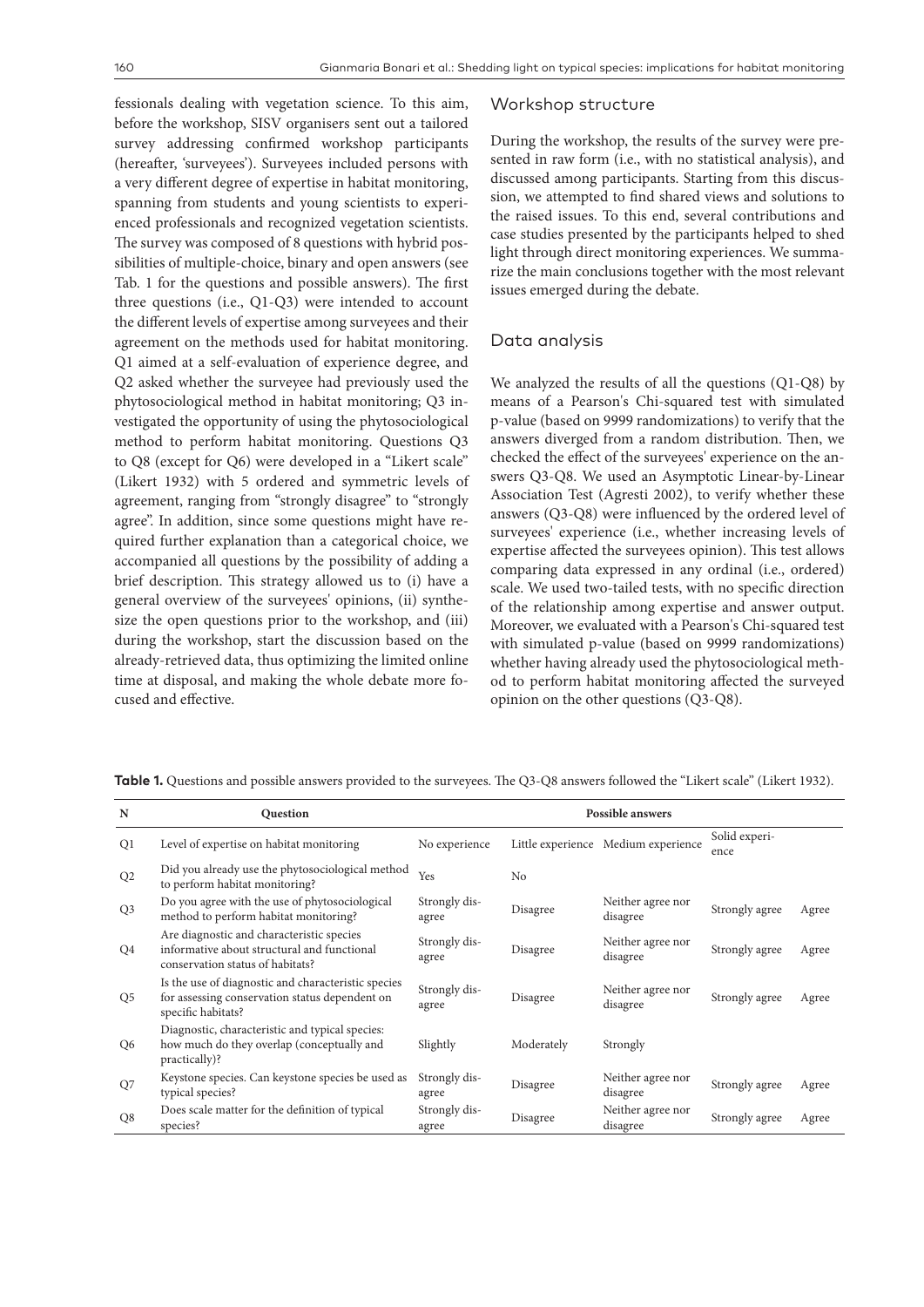#### Results of the survey

Overall, 73 people participated in the questionnaire survey and 104 in the workshop. Among surveyees, 17 (23%) stated to have solid experience in habitat monitoring, whereas a comparable number had little or medium experience (23 and 21, respectively; i.e., 32% and 29%; Fig. 1A). Only 12 (16%) participants had no experience. About 71% of the surveyees had already used the phytosociological method to perform habitat monitoring (Fig. 1B).

Answers to all questions, except Q1, showed significant differences in the frequencies among the responses provided (Tab. 2).

Most of the surveyees (77%) agreed with the use of the phytosociological method to perform habitat monitoring, while very few (5.5%) disagreed (Fig. 1C). Also, the majority of the surveyees (59%) agreed that diagnostic and characteristic species are informative about the structural and functional conservation status of habitats, a substantial proportion was undecided (around 30%), while a smaller rate disagreed (about 11%; Fig. 1D).

Almost all surveyees (about 84%) acknowledged that the use of diagnostic and characteristic species for assessing conservation status is dependent on specific habitats (Fig. 1E).

The overlapping between diagnostic, characteristic and typical species was strongly recognized by 24% and moderately acknowledged by 71% of the surveyees (Fig. 1F).

The answers on using keystone species as typical species had an unclear pattern (Fig. 1G). About 50% of surveyees agreed that keystone species could be used as typical species. There was a substantial proportion of undecided (around 29%), and about 22% disagreed.

The scale for the definition of typical species resulted important (Fig. 1H), showing a widespread agreement among surveyees (68%), while 22% of the surveyees were undecided (22%) or disagreed (11%).

The Asymptotic Linear-by-Linear Association Test revealed that only Q5 was affected by the level of expertise of the surveyees, while for all the other answers, the association was not significant (Tab. 3). Particularly, experienced surveyees supported more consistently than others that the use of diagnostic and characteristic species for assessing conservation status depends on the study habitat (Fig. 2). Furthermore, we detected no effect of the previous use of the phytosociological method in habitat monitoring (Tab. 3).

# Discussion from the workshop

The answers to the questionnnaire highlighted a substantially shared point of view on the debated topic, though diverging opinions on some specific issues emerged.

 We present them by summarizing the main messages, highlighting pros and cons, and offering proactive ideas to shed light on the meaning and use of typical species for habitat monitoring.

**Table 2.** Results of Pearson's Chi-squared test with simulated p-value (based on 9999 randomizations) to verify that the answers diverged from a stochastic distribution.

| <b>Question</b> | Chi Square statistic | p-value |  |
|-----------------|----------------------|---------|--|
| Q1              | 4.53                 | 0.216   |  |
| Q2              | 13.16                | < 0.001 |  |
| Q <sub>3</sub>  | 57.75                | < 0.001 |  |
| O <sub>4</sub>  | 66.47                | < 0.001 |  |
| O <sub>5</sub>  | 69.92                | < 0.001 |  |
| Q <sub>6</sub>  | 47.75                | < 0.001 |  |
| Q7              | 21.51                | < 0.001 |  |
| Q8              | 31.22                | < 0.001 |  |

**Table 3.** Results of the Asymptotic Linear-by-Linear Association Test to verify whether contributors' answers were influenced by their level of expertise (Q1), and of the Pearson's Chi-squared test with simulated p-value (based on 9999 randomizations) for the effect of the previous use of phytosociological method in habitat monitoring (Q2).

| Test on the effect of Q2 |  |  |
|--------------------------|--|--|
| p-value                  |  |  |
| 0.130                    |  |  |
| 0.897                    |  |  |
| 0.303                    |  |  |
| 0.214                    |  |  |
| 0.494                    |  |  |
| 0.475                    |  |  |
|                          |  |  |

During the workshop, a large part of the discussion focused on the phytosociological method. Surveyees agreed that using the floristic-vegetation sampling, i.e., the phytosociological method *sensu* Braun-Blanquet (1932) and further updatings (Dengler et al. 2008; Biondi 2011; Guarino et al. 2018), to perform habitat monitoring, has undoubted strengths. The use of phytosociological relevés provides detailed information on the composition and structure of plant communities, it is widely used and allows cost-effective habitat monitoring. Indeed, the Italian manual for habitat monitoring suggested using it for field (Angelini et al. 2016). However, though the phytosociological relevé has wide approval among participants, its acceptance is not unanimous. The concerns are related to various aspects for which adequate solutions were proposed during the discussions. The phytosociological method does not consider other taxonomic groups (e.g., animal taxa) that, being involved in specific ecosystem functions, might provide crucial information on the conservation status of a habitat (Bland et al. 2016). Additionally, the participants to the workshop reported that the phytosociological method, in accordance with the original aim of the discipline, i.e., the description and typification of vegetation units (Braun-Blanquet 1932), is based on a partially subjective sampling protocol linked to the selection of physiognomically and structurally homoge-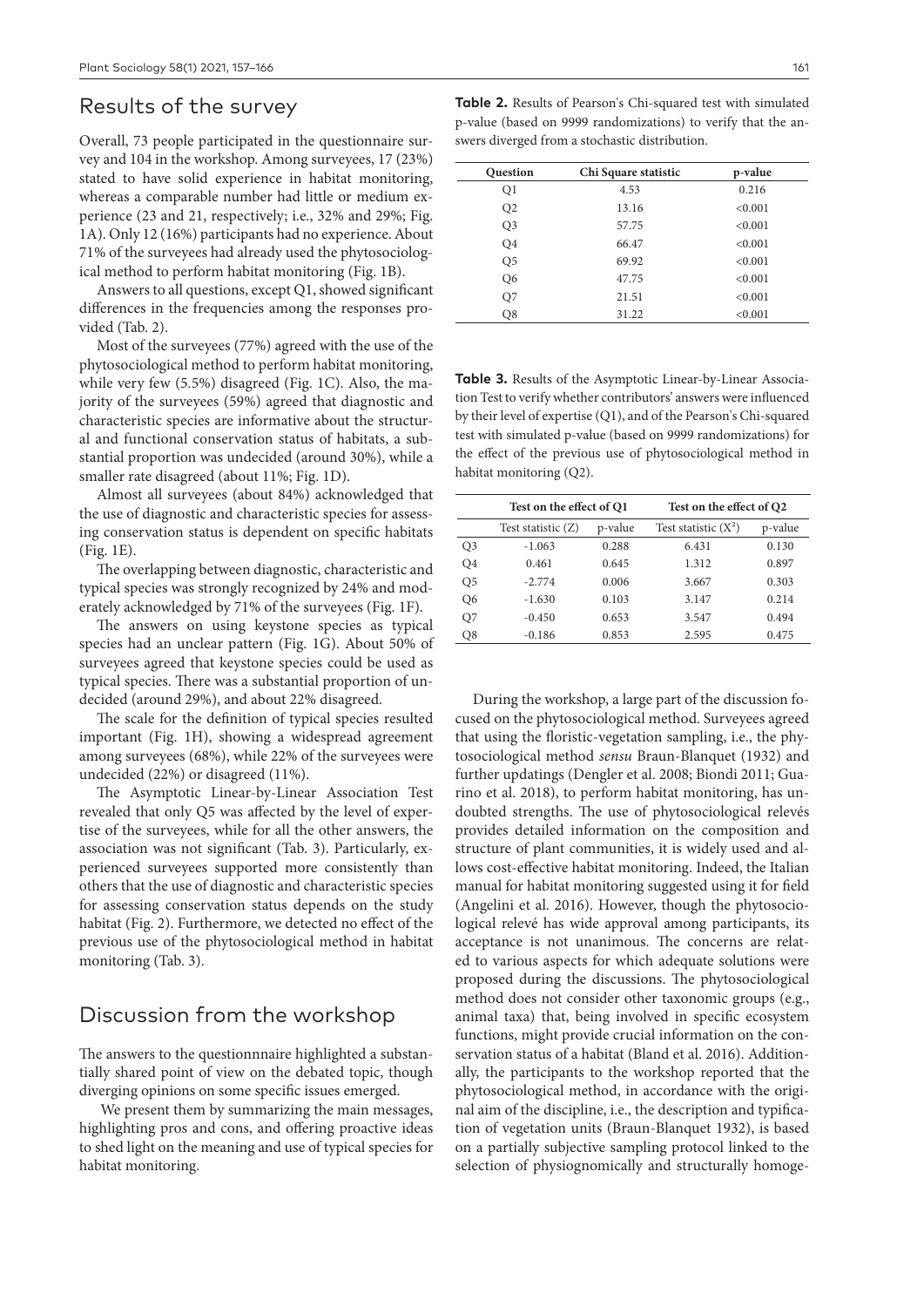

Q3) Do you agree with the use of phytosociological method to perform habitat monitoring?  $\mathbf c$ 



Q5) Is the use of diagnostic and characteristic species for E assessing conservation status dependent on specific habitats?



G Q7) Keystone species. Can keystone species be used as typical species?



**Figure 1.** Barplots of the answers to the questionnaire.

B Q2) Did you already use the phytosociological method to perform habitat monitoring?



Q4) Are diagnostic and characteristic species informative D about structural and functional conservation status of habitats?



F Q6) Diagnostic, characteristic and typical species: how much do they overlap (conceptually and practically)?



Н Q8) Does scale matter for the definition of typical species?

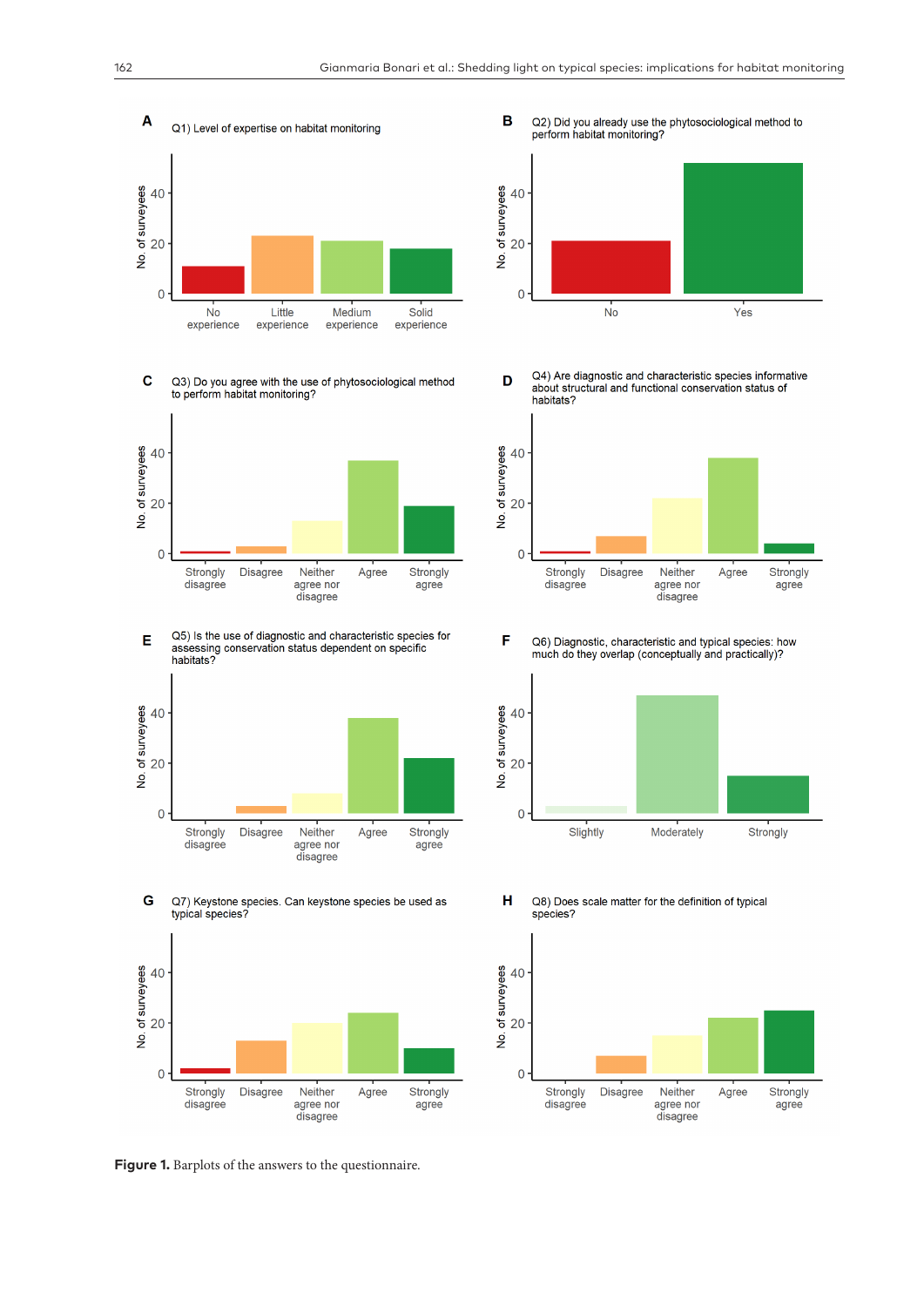neous sampling sites. A further limitation of the method highlighted during the workshop is represented by the use of the Braun-Blanquet scale (Westhoff and van der Maarel 1973; Dengler et al. 2008), which may not be sufficiently sensitive in detecting changes in species abundance over time (Londo 1976). Lastly, the phytosociological method requires specialized personnel, which restricts its applicability to specifically trained operators. To overcome these issues, many suggestions arose during the discussion. Part of them were of technical nature and can be more or less easily implemented. The use of a probabilistic sampling design, such as the stratified random sampling design, could substantially increase the objectivity of the monitoring (McGarvey et al. 2016; Corona et al. 2020; Maccherini et al. 2020), while the inclusion of other taxa and of other survey approaches (e.g., the dendrometric survey of forest vegetation; De Cáceres et al. 2019; Yao et al. 2019) can provide valuable information on the habitat conservation status. Nevertheless, a probabilistic sampling design might not be effective for habitats characterized by a limited distribution and/or a linear surface which could be underrepresented. The recently proposed Habitat Monitoring National Plan, which tries to find a cost-effective solution between totally random and opportunistic sampling, seems to go in the direction of an intermediate solution. Similarly, an intermediate solution emerged during the workshop: first, localize and map the Habitat types through the phytosociological method, and then use a random sampling design to perform vegetation surveys and following monitoring. However, the use of permanent plots for biodiversity monitoring also represents a solid opportunity. As to the lack of sensitivity of the Braun-Blanquet scale, workshop participants proposed using a more detailed scale (i.e., 1-100%), which can more effectively detect habitat changes (Dengler et al. 2016). Yet, specialized personnel is indispensable, and it is necessary to entrust monitoring to adequately trained personnel.

Besides the methodological aspects, the workshop addressed substantial conceptual issues, such as selecting typical species *sensu* 92/43/EEC among the diagnostic and characteristic species. Diagnostic and characteristic species were originally defined for diagnostic purposes, i.e., for identifying and classifying syntaxa (Poldini and Sburlino 2005). As such, it is still unclear whether they are suitable for evaluating habitat conservation status. Indeed, diagnostic and characteristic species can be considered as typical species, and thus be used for habitat monitoring purposes only when their relationship with habitat structure and functions is ascertained (Evans and Arvela 2011). Moreover, it should be recalled that diagnostic species are context-dependent (Chytrý et al. 2002).



Is the use of diagnostic and characteristic species for assessing conservation status dependent on specific habitats?

**Figure 2.** Spine bar plot of the ordered association between Q5, shown on y axis, and the level of experience of the surveyees. The widths of the bars correspond to the relative frequencies of surveyees for each level of expertise.

disagree

agree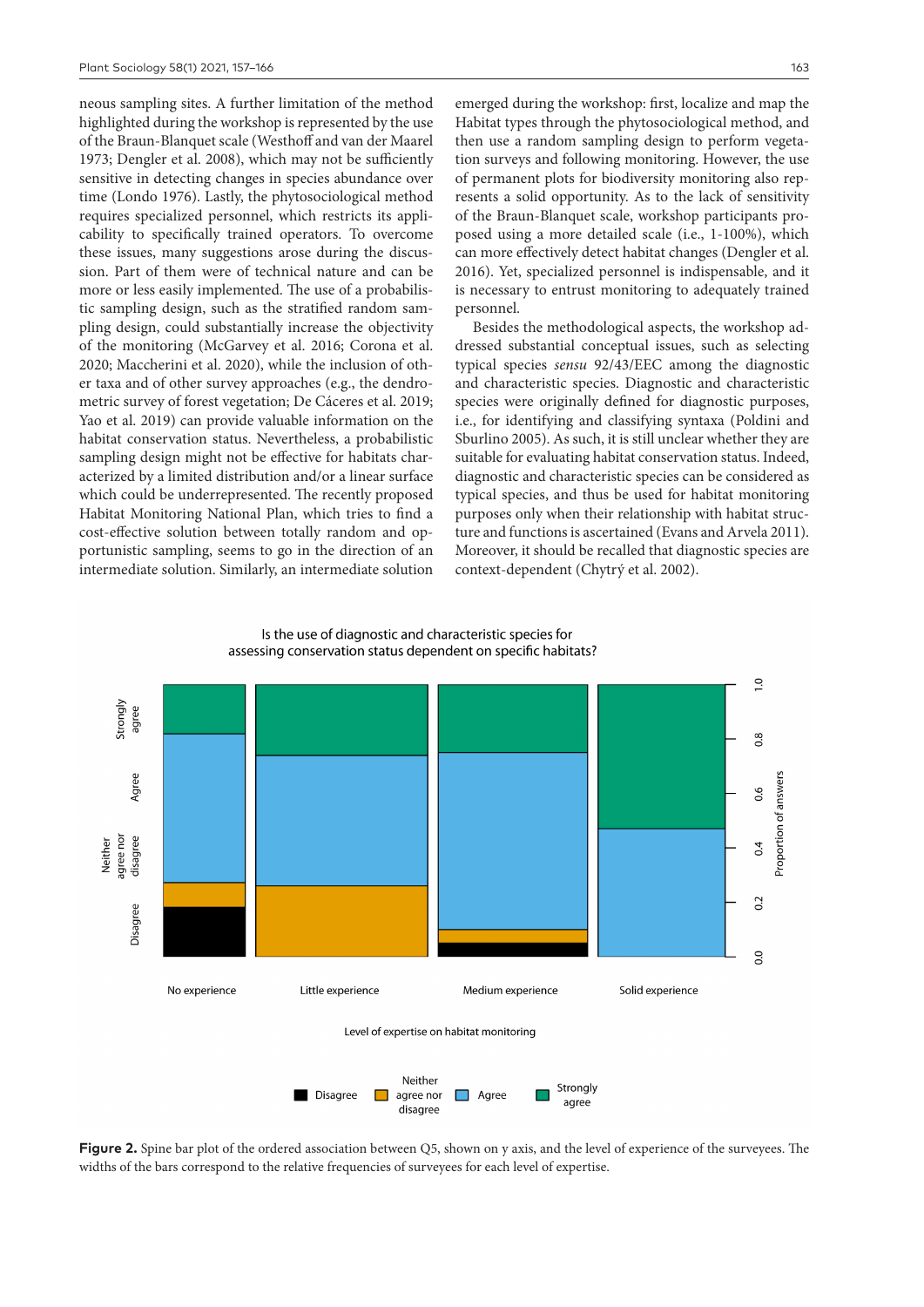According to the mass ratio hypothesis (Grime 1998), ecosystem functioning is mainly determined by the most abundant species (and their features); therefore, the overlap between "diagnostic", "characteristic" and "typical" species is driven by their abundance. Yet, some participants expressed their concerns about the difficulty of using diagnostic species to evaluate the conservation status of species-rich habitats, characterized by a considerable species evenness. In this context, a paradoxical question arises: how do we consider a habitat where diagnostic and characteristic species are present but typical species lack? In other words, where is the boundary between a degraded habitat in unfavourable conservation status and a shift to another habitat?

Importantly, workshop participants recalled the need of reporting, when tracking habitat conservation status, the occurrence of invasive, ruderal and in general of all those species indicating negative changes in habitat conditions (Evans and Arvela 2011). This is particularly important when dealing with invasive alien plants referred to as transformers, for their remarkable ability to deeply change the abiotic and biotic characteristics of affected ecosystems (Pyšek et al. 2004; Guarino et al. 2021), driving to a shift of structure and functions regulated by plant traits (Dalle Fratte et al. 2019), ultimately leading to the total disappearance of natural habitats. Hence, their presence, especially when still limited or even confined to nearby areas, should be carefully assessed in habitat monitoring activities. Notable examples in that regard are *Acacia* spp., *Ailanthus altissima*, *Carpobrotus* spp., and *Robinia pseudoacacia*, which have been increasingly reported in Italian Natura 2000 habitats in the last few years (Lazzaro et al. 2020). Moreover, in a recent study, Viciani et al. (2020) identified 27 vascular and one bryophyte phytosociological classes, hosting 194 low rank alien-dominated syntaxa, comprising in most cases strongly anthropogenic or highly disturbed habitats. According to these authors, regressive changes in vegetation structure and floristic composition of plant communities due to alien species invasion could be efficiently described and classified using a syntaxonomic frame (e.g., *Conyzo canadensis-Oenotheretum biennis* Biondi, Brugiapaglia, Allegrezza et Ballelli 1992). Similarly, a growing bulk of data concerning aquatic habitats (e.g., macrophyte-dominated ones) show the progressive replacement of native dominant species by invasive taxa such as *Elodea* spp., *Lagarosiphon major*, *Lemna minor*, and *Nelumbo nucifera* in several lakes, rivers and wetlands across Italy (Bolpagni et al. 2017).

Another open issue regards the conceptual and factual overlap between typical and keystone species. Keystone species have a disproportionate impact on biological communities, which means that their contribution to the maintenance of an ecosystem structure and functioning is more significant than we could infer from their abundance only (Power et al. 1996; de Visser et al. 2013; Primack 2018). Although most of the participants agreed in the questionnaire on the use of keystone species as typical species, caution has been claimed during the discussion,

likely due to a lack of sufficient clarity on the concept of keystone species, and issues related to their identification. In this respect, it should be noticed that keystone species might not necessarily be plants and, given their substantial contribution to ecosystem functioning, they might not be exclusive of single habitats (Hackett et al. 2019), so that a systemic view appears increasingly critical when evaluating habitat conservation status.

During the workshop, the need for a broad perspective in habitat monitoring also emerged, especially when discussing the importance of the scale, which was deemed crucial in the definition of typical species by the majority of the surveyees. Ecosystem functioning is based on ecological mechanisms and processes mostly trespassing the borders of single habitats (Gonzalez et al. 2020). In agreement with this view, to correctly define typical species, which need to be informative of a habitat's structure and functions, a deeper knowledge about spatial, functional and trophic interactions among neighboring habitats might be required.

Finally, it should be noted that defining a list of species that "reflect favourable structure and functions of the habitat type" (Evans and Arvela 2011) implies a thorough understanding of the structures and the functions characterizing each habitat, which might not always be available.

### Conclusion

With this contribution, we attempted to shed light on the meaning and interpretation of typical species in the context of habitat monitoring. To this aim, we combined different perspectives belonging to researchers and professionals in vegetation science. In particular, most of the surveyees and participants to the workshop agreed on two issues: i) the phytosociological method is adequate for habitat monitoring and ii) diagnostic and characteristics species are informative about the structural and functional conservation status of habitats. The definition of typical species useful for habitat monitoring should be accompanied or even preceded by the parallel identification of the habitats' structures and functions. Accomplishing these two tasks calls for a multidisciplinary approach that can be implemented only by combining different scientific knowledge and expertise. Although many open issues remain unsolved, this study represents a first attempt to provide a shared view of key concepts for habitat monitoring and conservation.

## Funding

G.Bo. was funded by the Free University of Bozen-Bolzano through the CONplant project (TN201H). C.Ma. was funded by the Czech Science Foundation (Project No. 19- 28491X).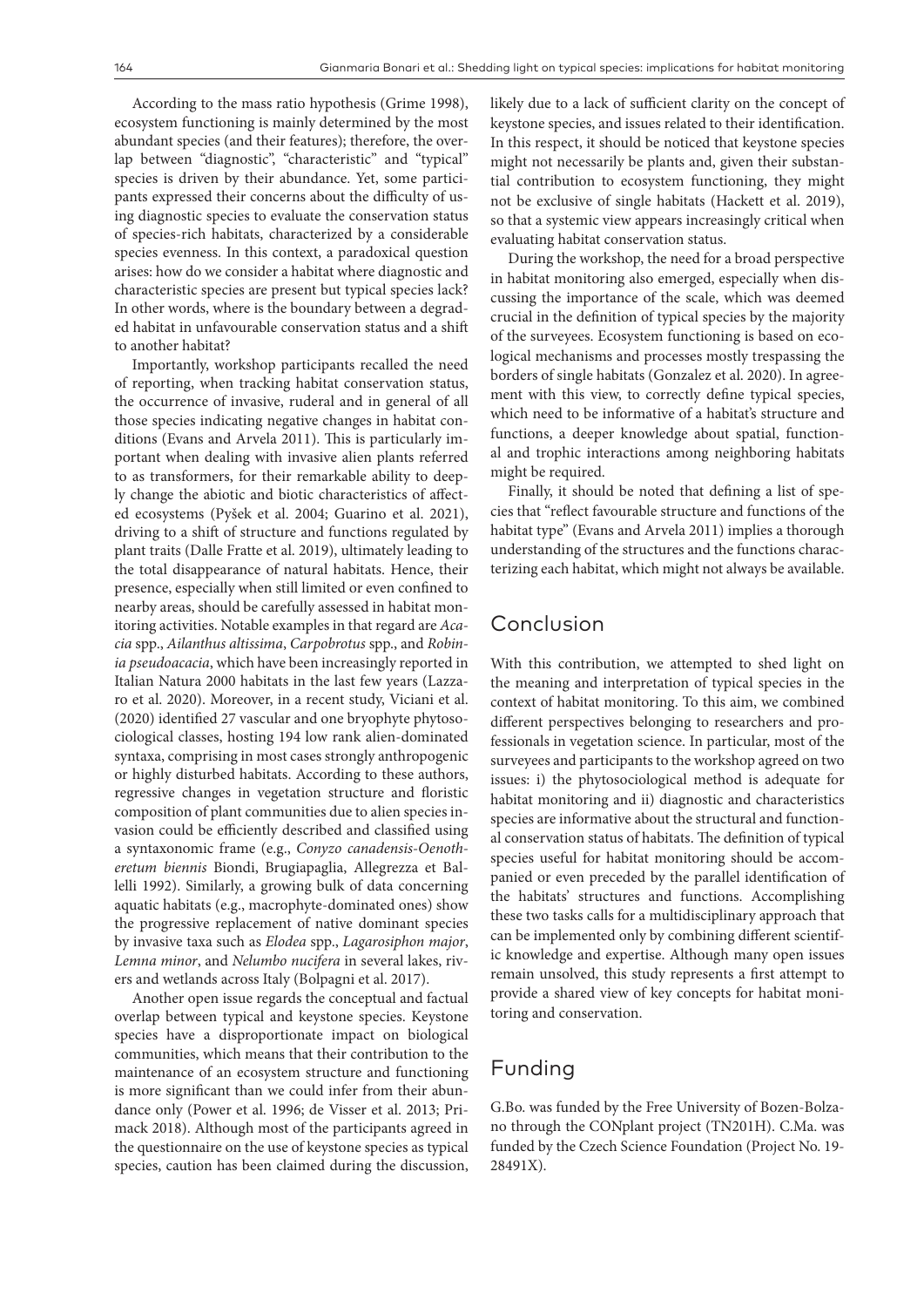## Competing interests

The authors have declared that no competing interests exist.

## Acknowledgments

This paper was conceived to summarize the view of the Italian Society for Vegetation Science (SISV) as the outcome of a participatory process on the topic of typical species for habitat monitoring. This contribution arises as the planned publication of the scientific workshop organized by SISV held online on 2020 October 20th entitled: "Dalla fitosociologia al monitoraggio degli Habitat (Dir. 92/43/EEC): specie caratteristiche, specie diagnostiche, specie tipiche" (From phytosociology to habitat monitoring (Dir. 92/43/EEC): characteristic, diagnostic, typical species). We thank all the participants.

# Authors' contribution

G.Bo., E.F., L.L. M.G.S. joint first authorship.

S.B. conceived the idea of the workshop. S.B., G.Bo., E.F., L.L., M.G.S. conceptualization of the manuscript. A.T.R.A, M.A., S.P.A., S.B., G.Bo., M.Cac., V.D.C., E.F., A.R.F., D.G., L.L., G.R., M.G.S., G.T., B.V., D.V. organized the workshop. S.B., G.Bo., M.Cac., D.G., E.F., L.L., M.G.S. structured the workshop sessions. G.Bo., E.F., L.L., M.G.S. drafted the original manuscript, with contribution of A.T.R.A., S.B., D.G. All the co-authors commented on the manuscript.

# Bibliography

- Agresti A (2002) Categorical Data Analysis, Second Edition. Hoboken, New Jersey: John Wiley & Sons. <https://doi.org/10.1002/0471249688>
- Angelini P, Casella L, Grignetti A, Genovesi P (2016) Manuali per il monitoraggio di specie e habitat di interesse comunitario (Direttiva 92/43/CEE) in Italia: habitat. ISPRA, Serie Manuali e linee guida, 142, 280. <http://isprambiente.gov.it>
- Balmford A (2005) The Convention on Biological Diversity's 2010 Target. Science 307(5707): 212–213. [https://doi.org/10.1126/sci](https://doi.org/10.1126/science.1106281)[ence.1106281](https://doi.org/10.1126/science.1106281)
- Betts MG, Hadley AS, Kormann U (2019) The landscape ecology of pollination. Landscape Ecology 34: 961–966. [https://doi.org/10.1007/](https://doi.org/10.1007/s10980-019-00845-4) [s10980-019-00845-4](https://doi.org/10.1007/s10980-019-00845-4)
- Bland LM, Keith DA, Miller RM, Murray NJ, Rodríguez JP (2016) Guidelines for the application of IUCN Red List of ecosystems categories and criteria, Version 1.1. IUCN, Gland Switzerland. [https://](https://doi.org/10.2305/IUCN.CH.2016.RLE.3.en) [doi.org/10.2305/IUCN.CH.2016.RLE.3.en](https://doi.org/10.2305/IUCN.CH.2016.RLE.3.en)
- Biondi E (2011) Phytosociology today: Methodological and conceptual evolution. Plant Biosystems 145(1): 19–29. [https://doi.org/10.1080/1](https://doi.org/10.1080/11263504.2011.602748) [1263504.2011.602748](https://doi.org/10.1080/11263504.2011.602748)
- Biondi E (2013) The 'Italian Interpretation Manual of the 92/43/EEC Directive Habitats' and the prospects for phytosociology in the field of environmental sustainability. Archivio Geobotanico 14(1–2): 1–16.
- Biondi E, Blasi C, Burrascano S, Casavecchia S, Copiz R, Del Vico E, et al. (2009) Manuale Italiano di interpretazione degli habitat della Direttiva 92/43/CEE. Società Botanica Italiana. Ministero dell'Ambiente e della tutela del territorio e del mare, D.P.N. ([http://vnr.unipg.](http://vnr.unipg.it/habitat/) [it/habitat/\)](http://vnr.unipg.it/habitat/).
- Bolpagni R, Azzella MM, Agostinelli C, Beghi A, Bettoni E, Brusa G, et al. (2017) Integrating the Water Framework Directive into the Habitats Directive: Analysis of distribution patterns of lacustrine EU habitats in lakes of Lombardy (northern Italy). Journal of Limnology 76(s1): 75–83. <https://doi.org/10.4081/jlimnol.2017.1627>
- Braun-Blanquet J (1932) Plant sociology. The study of plant communities. GD Fuller and HS Conard (Eds.). Authorized English translations of 'Pflanzensoziologie'. 1st ed. Printed in the United States of America. New York and London: McGraw-Hill Book Co. Inc.
- Bunce RGH, Bogers MMB, Evans D, Jongman RHG (2013) Field identification of Habitats Directive Annex I habitats as a major European biodiversity indicator. Ecological Indicators 33: 105–110. [https://doi.](https://doi.org/10.1016/j.ecolind.2012.10.004) [org/10.1016/j.ecolind.2012.10.004](https://doi.org/10.1016/j.ecolind.2012.10.004)
- Campagnaro T, Sitzia T, Bridgewater P, Evans D, Ellis EC (2019) Half Earth or whole Earth: what can Natura 2000 teach us?. BioScience 69(2): 117–124.<https://doi.org/10.1093/biosci/biy153>
- Carli E, Giarrizzo E, Burrascano S, Alós M, Del Vico E, Di Marzio P, et al. (2018) Using vegetation dynamics to face the challenge of the conservation status assessment in semi-natural habitats. Rendiconti Lincei. Scienze Fisiche e Naturali 29: 363–374. [https://doi.org/10.1007/](https://doi.org/10.1007/s12210-018-0707-6) [s12210-018-0707-6](https://doi.org/10.1007/s12210-018-0707-6)
- Chytrý M, Exner A, Hrivnák R, Ujházy K, Valachovič M, Willner W (2002) Context-dependence of diagnostic species: A case study of the Central European spruce forests. Folia Geobotanica 37(4): 403– 417. <https://doi.org/10.1007/BF02803255>
- Chytrý M, Tichý L, Hennekens SM, Knollová I, Janssen JAM, Rodwell JS, et al. (2020) EUNIS Habitat Classification: expert system, characteristic species combinations and distribution maps of European habitats. Applied Vegetation Science 23(4): 648–675. [https://doi.](https://doi.org/10.1111/avsc.12519) [org/10.1111/avsc.12519](https://doi.org/10.1111/avsc.12519)
- Corona P, Chianucci F, Marcelli A, Gianelle D, Fattorini L, Grotti M, Mattioli W (2020) Probabilistic sampling and estimation for largescale assessment of poplar plantations in Northern Italy. European Journal of Forest Research 139(6): 981–988. [https://doi.org/10.1007/](https://doi.org/10.1007/s10342-020-01300-9) [s10342-020-01300-9](https://doi.org/10.1007/s10342-020-01300-9)
- Dalle Fratte M, Bolpagni R, Brusa G, Caccianiga M, Pierce S, Zanzottera M, et al. (2019) Alien plant species invade by occupying similar functional spaces to native species. Flora 257: 151419. [https://doi.](https://doi.org/10.1016/j.flora.2019.151419) [org/10.1016/j.flora.2019.151419](https://doi.org/10.1016/j.flora.2019.151419)
- De Cáceres M, Martín-Alcón S, González-Olabarria JR, Coll L (2019) A general method for the classification of forest stands using species composition and vertical and horizontal structure. Annals of Forest Science 76(2): 1–19. <https://doi.org/10.1007/s13595-019-0824-0>
- DG Environment (2017) Reporting under Article 17 of the Habitats Directive: Explanatory notes and guidelines for the period 2013–2018. Brussels. 188 pp..
- de Visser S, Thébault E, de Ruiter PC (2013) Ecosystem engineers, keystone species. In: Ecological Systems. Springer, New York, NY: 59– 68. [https://doi.org/10.1007/978-1-4419-0851-3\\_569](https://doi.org/10.1007/978-1-4419-0851-3_569)